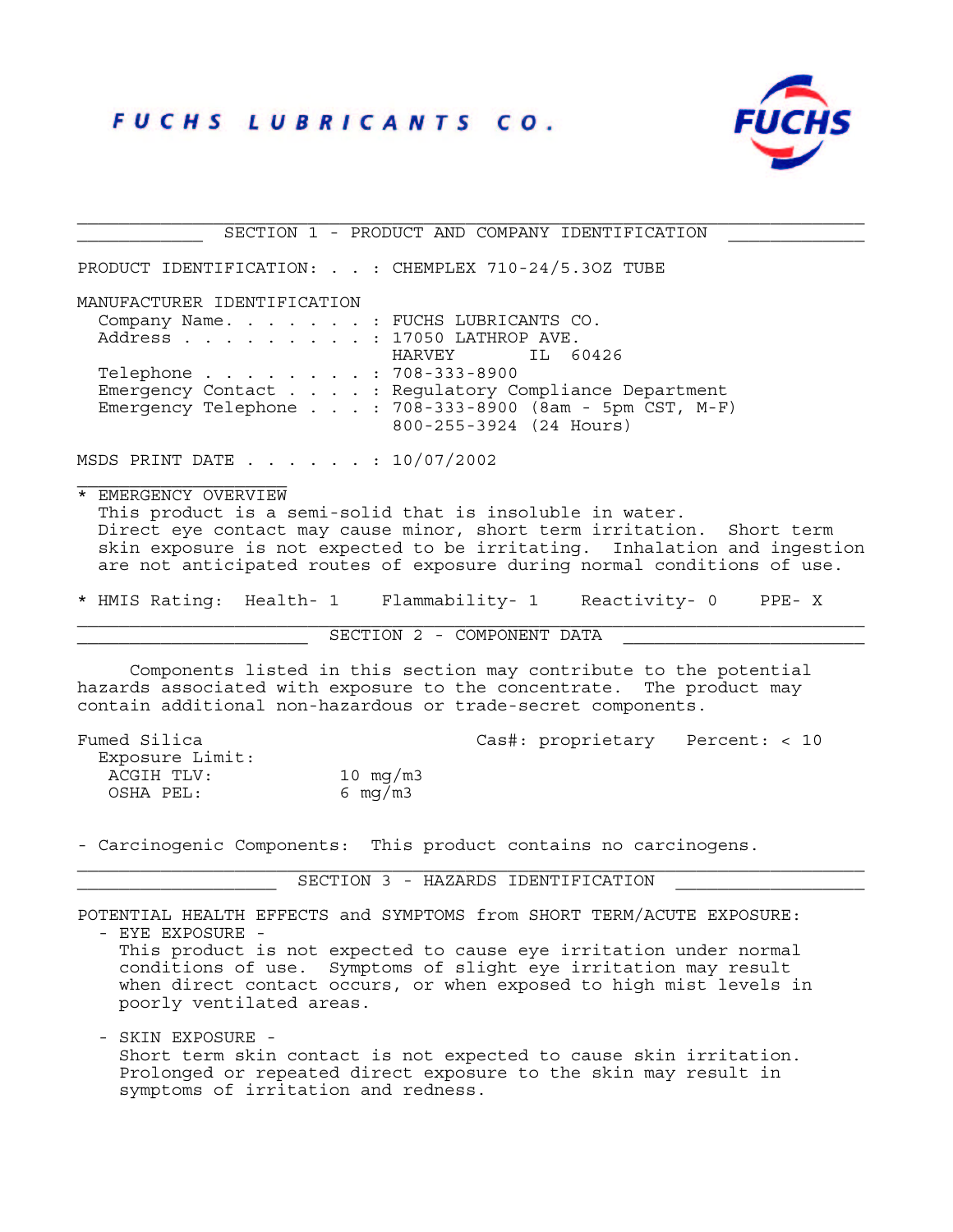PRODUCT NAME: CHEMPLEX 710-24/5.3OZ TUBE --------------------------------------------------------------------------- - INHALATION - This product has low volatility and so is not expected to cause respiratory tract irritation during normal conditions of use. Exposure to high mist levels in poorly ventilated areas may cause temporary irritation to the upper respiratory tract. - INGESTION - Ingestion may cause slight stomach irritation and discomfort. POTENTIAL CHRONIC HEALTH EFFECTS: No further data known. MEDICAL CONDITIONS AGGRAVATED BY EXPOSURE: No further data known. CARCINOGENICITY: This product is not listed as a known or suspected carcinogen by IARC, OSHA, or the NTP. \_\_\_\_\_\_\_\_\_\_\_\_\_\_\_\_\_\_\_\_\_ SECTION 4 - FIRST AID MEASURES \_\_\_\_\_\_\_\_\_\_\_\_\_\_\_\_\_\_\_\_ EYE CONTACT: Hold eyelids open and flush with a steady, gentle stream of water for at least 15 minutes. If symptoms persist, contact a physician. SKIN CONTACT: Remove product from the skin by washing with a mild soap and water. Contaminated clothing should be removed to prevent prolonged exposure. If product is injected under the skin, seek treatment immediately. If symptoms of exposure persist, contact a physician. INHALATION: If signs or symptoms of overexposure occur, remove the employee to fresh air. If symptoms persist, seek medical attention. INGESTION: If ingested, dilute stomach contents with two glasses of milk or water. (NOTE: Do NOT give anything by mouth to an unconscious person.) Do not induce vomiting without medical supervision. If vomiting occurs spontaneously, keep airway clear. If symptoms of ingestion persist, seek medical attention. NOTE TO PHYSICIAN: No further data known.

SECTION 5 - FIRE FIGHTING MEASURES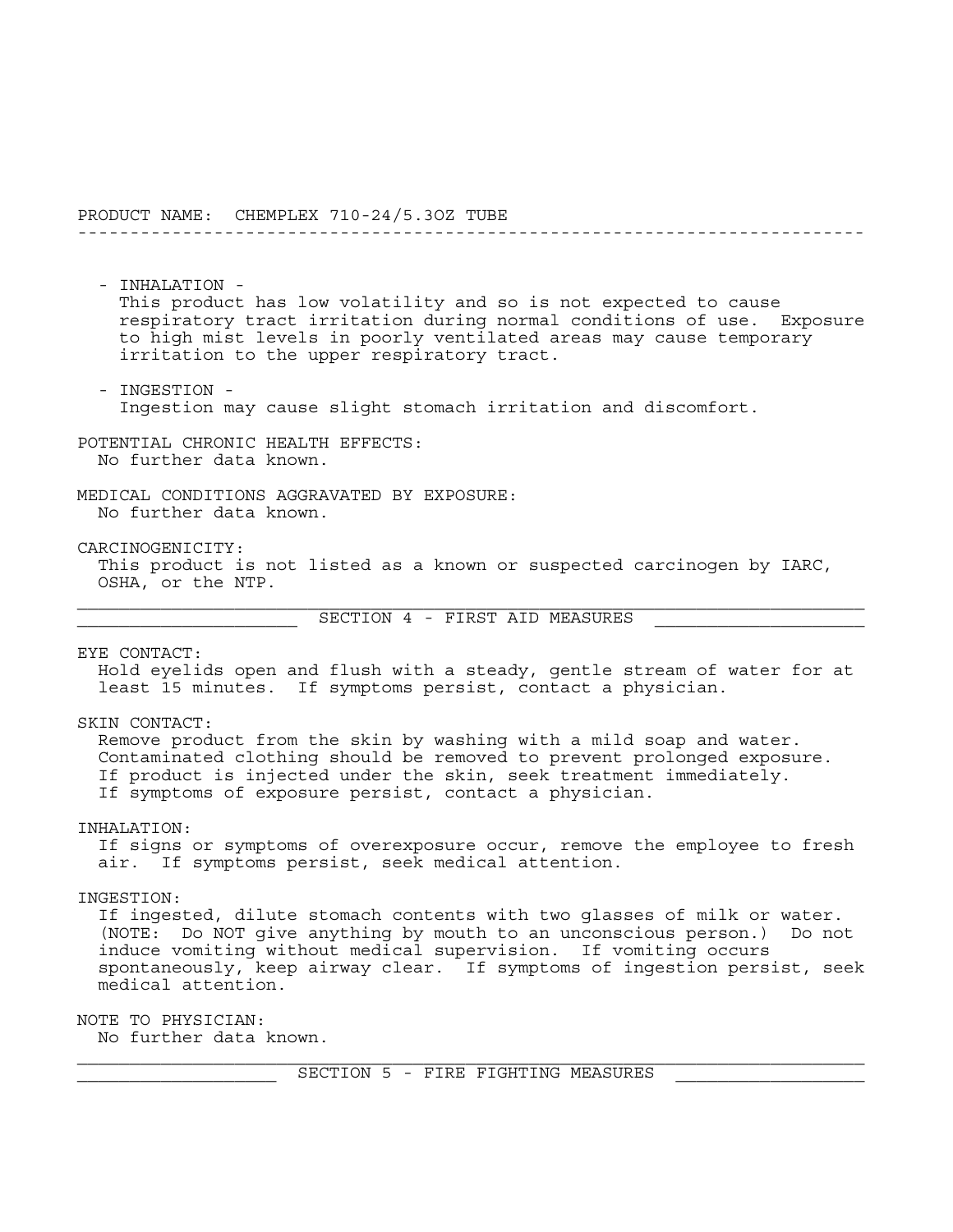PRODUCT NAME: CHEMPLEX 710-24/5.3OZ TUBE

---------------------------------------------------------------------------

 FIRE AND EXPLOSIVE PROPERTIES: Flashpoint . . . . . . . . . . . . . : 600.0 °F COC Flammability Limits . . . . . . . . . : LEL -N/A UEL -N/A

EXTINGUISHING MEDIA:

 In accordance with NFPA guidance, dry chemical, foam, or CO2 fire extinguishers are all acceptable. Note that while water fog extinguishers are also acceptable, do NOT apply a direct stream of water onto burning product because it may cause spreading and increase fire intensity.

 UNUSUAL FIRE & EXPLOSION HAZARDS: No further data known.

FIRE-FIGHTING PROCEDURES AND EQUIPMENT:

 Emergency responders in the danger area should wear bunker gear and self contained breathing apparatus for fires beyond the incipient stage. See Section 8 of the MSDS for other PPE to be worn as conditions warrant.

SECTION 6 - ACCIDENTAL RELEASE MEASURES

CLEAN-UP MEASURES:

 Important: As with any spill or leak, before responding ensure that you are familiar with the potential hazards and recommendations of the MSDS. Appropriate personal protective equipment must be worn. See Section 8 of this MSDS for PPE recommendations.

 If possible, safely contain the spill with dikes or other spill response equipment appropriate for petroleum or organic material releases. Take measures to prevent spreading of product. Note that while product is combustible, it will not readily burn. However, as a precaution eliminate ignition sources. Prevent from entering sewers or waterways. Large volumes may be transferred to an appropriate container for proper disposal. Small volumes or residues may be soaked up with absorbents. Spill response materials should be collected for proper disposal.

SECTION 7 - HANDLING AND STORAGE

# HANDLING:

 As with any industrial chemical, handle the product in a manner that minimizes exposure to practicable levels. Prior to handling, consult Section 8 of this MSDS to evaluate personal protective equipment needs. Open containers slowly to relieve any pressure. Follow all other standard industrial hygiene practices.

 Empty containers may contain product residue. All safety precautions taken when handling this product should also be taken when handling empty drums and containers. Keep containers closed when not in use.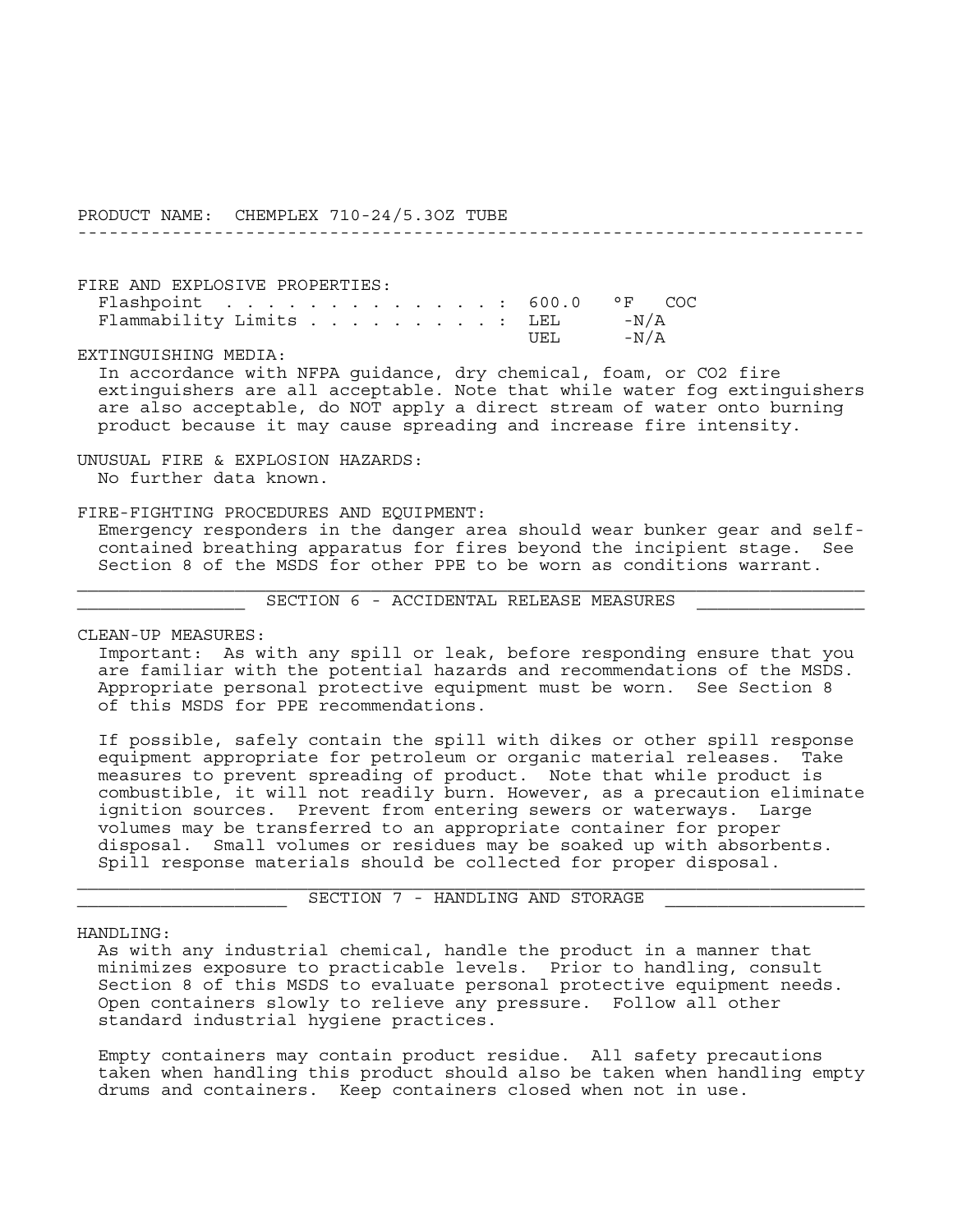Product residue in empty containers is combustible but will not readily burn. NOTE however, that excessive heating or cutting of empty containers may create an ignition source sufficient to start a fire and in extreme cases, cause an explosion.

---------------------------------------------------------------------------

#### STORAGE:

 Protect product quality by storing indoors and away from extreme temperatures. Close all containers when not in use.

SPECIAL COMMENTS:

No further data known.

SECTION 8 - EXPOSURE CONTROLS, PERSONAL PROTECTION

## PERSONAL PROTECTIVE EQUIPMENT:

 Selection of personal protective equipment should be based upon the anticipated exposure and made in accordance with OSHA's Personal Protective Equipment Standard found in 29 CFR 1910 Subpart I. The following information may be used to assist in PPE selection.

- EYE PROTECTION -

 Wear eye protection appropriate to prevent eye exposure. Where splashing is not likely, chemical safety glasses with side shields are recommended. Where splashing may occur, chemical goggles or full face shield is recommended.

- SKIN PROTECTION -

 Gloves are not normally needed during normal conditions of use. If health effects are experienced, oil or chemical resistent gloves such as butyl or nitrile are recommended.

 Where splashing or soaking is likely, wear oil or chemical resistent clothing to prevent exposure.

- RESPIRATORY PROTECTION -

 A respirator may be worn to reduce exposure to vapors, dust, or mist. Select a NIOSH/MSHA approved respirator appropriate for the type and physical character of the airborne material. A self-contained breathing apparatus is recommended in all situations where airborne contaminant concentration has not been confirmed to be below safe levels. Respirator use should comply with the OSHA Respirator Protection Standard found in 29 CFR 1910.134.

### ENGINEERING CONTROLS:

 Normal general ventilation is expected to be adequate. It is recommended that ventilation be designed in all instances to maintain airborne concentrations at lowest practicable levels. Ventilation should at a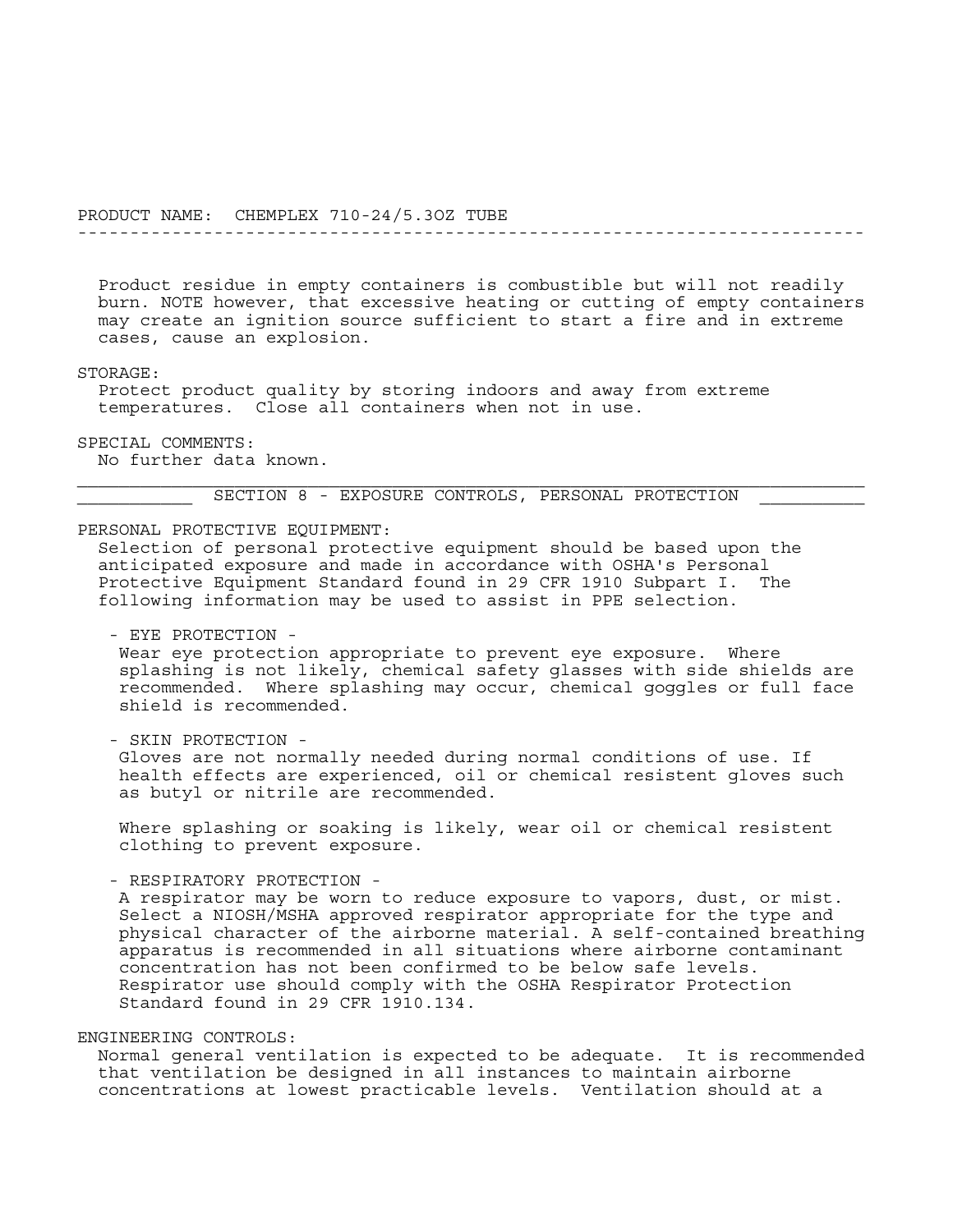PRODUCT NAME: CHEMPLEX 710-24/5.3OZ TUBE

---------------------------------------------------------------------------

 minimum, prevent airborne concentrations from exceeding any exposure limits listed in Section 2 of this MSDS.

 The user may wish to refer to 29 CFR 1910.1000(d)(2) and the ACGIH "Threshold Limit Values for Chemical Substances and Physical Agents Biological Exposure Indicies" (Appendix C) for the determination of exposure limits of mixtures. An industrial hygienist or similar professional may be consulted to confirm that the calculated exposure limits apply.

SECTION 9 - PHYSICAL AND CHEMICAL PROPERTIES

| Physical Appearance White  |  |  |  |  |  |  |
|----------------------------|--|--|--|--|--|--|
| Odor Odorless              |  |  |  |  |  |  |
| Physical State Semi-solid  |  |  |  |  |  |  |
| Water Solubility Tnsoluble |  |  |  |  |  |  |
| Specific Gravity 970       |  |  |  |  |  |  |
|                            |  |  |  |  |  |  |

SECTION 10 - STABILITY AND REACTIVITY

INCOMPATIBILITIES:

This product is incompatible with strong oxidizing agents.

DECOMPOSITION PRODUCTS MAY INCLUDE:

 Thermal decomposition products are dependent on combustion conditions. A complex mixture of airborne solid, liquid, particulates and gasses may evolve when the material burns. Combustion byproducts may include: oxides of carbon, incompletely burned hydrocarbons as fumes and smoke.

CONDITIONS TO AVOID:

 Avoid contact with incompatible materials and exposure to extreme temperatures.

POLYMERIZATION:

This product is not expected to polymerize.

# STABILITY:

This product is stable.

SECTION 11 - TOXICOLOGICAL INFORMATION

#### EYE EFFECTS:

No further toxicological data known.

#### SKIN EFFECTS:

No further toxicological data known.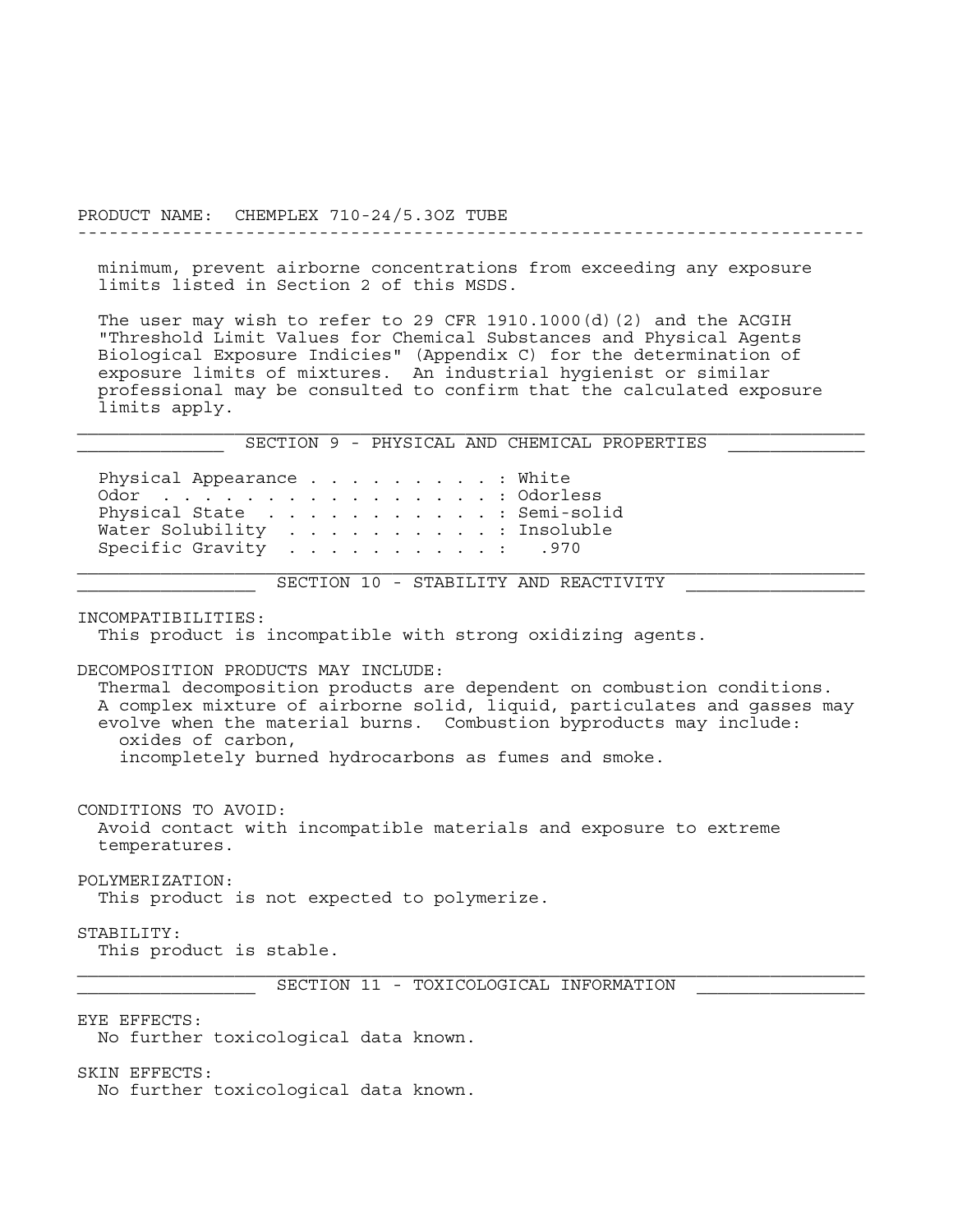PRODUCT NAME: CHEMPLEX 710-24/5.3OZ TUBE

---------------------------------------------------------------------------

ORAL EFFECTS:

No further toxicological data known.

 INHALATION EFFECTS: No further toxicological data known.

OTHER:

No further data known.

SECTION 12 - ECOLOGICAL INFORMATION

ECOTOXICOLOGICAL INFORMATION:

 This product has not been evaluated for ecotoxicity. As with any industrial chemical, exposure to the environment should be prevented and minimized wherever possible.

 ENVIRONMENTAL FATE: The degree of biodegradability and persistence of this product has not been determined.

\_\_\_\_\_\_\_\_\_\_\_\_\_\_\_\_\_\_\_\_\_\_ SECTION 13 - DISPOSAL CONSIDERATIONS

WASTE DISPOSAL:

 Ensure that collection, transport, treatment, and disposal of waste product, containers and rinsate complies with all applicable laws and regulations. Note that use, mixture, processing, or contamination of the product may cause the material to be classified as a hazardous waste. It is the responsibility of the product user or owner to determine at the time of disposal, whether the product is regulated as a hazardous waste.

SECTION 14 - TRANSPORT INFORMATION

DOT HAZARDOUS MATERIAL INFORMATION:

 Not regulated by US DOT unless shipped in pressurized containers. See bill of lading for proper DOT classification of pressurized container.

SECTION 15 - REGULATORY INFORMATION

FEDERAL REGULATIONS:

SARA 313:

 This product contains NONE of the substances subject to the reporting requirements of Section 313 of Title III of the Superfund Amendments and Reauthorization Act of 1986 and 40 CFR Part 372.

 CERCLA Reportable Quantity: Any components listed below have been assigned a reportable quantity